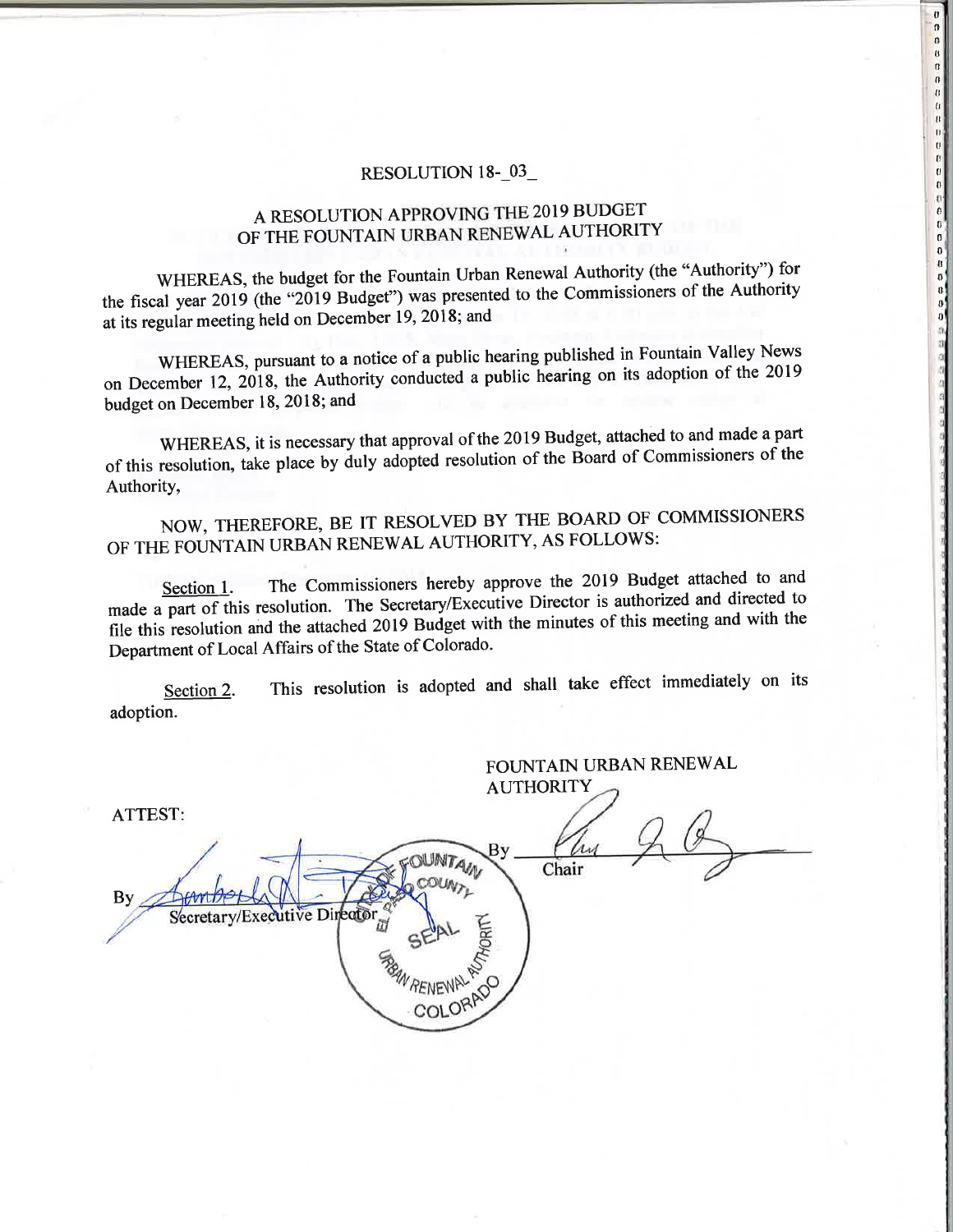

CliftonLarsonAllen LLP CLAconnect.com

**Accountant's Compilation Report** 

Board of Commissioners Fountain Urban Renewal Authority

Management is responsible for the accompanying budget of revenues, expenditures, and fund balances of Fountain Urban Renewal Authority for the year ending December 31, 2019, including the estimate of comparative information for the year ending December 31, 2018, and the actual comparative information for the year ended December 31, 2017, in the format prescribed by Colorado Revised Statutes (C.R.S.) 29-1-105 and the related summary of significant assumptions in accordance with guidelines for the presentation of a budget established by the American Institute of Certified Public Accountants (AICPA). We have performed a compilation engagement in accordance with Statements on Standards for Accounting and Review Services promulgated by the Accounting and Review Services Committee of the American Institute of Certified Public Accountants. We did not audit or review the budget nor were we required to perform any procedures to verify the accuracy or completeness of the information provided by management. Accordingly, we do not express an opinion, a conclusion, nor provide any form of assurance on the accompanying budget.

The budgeted results may not be achieved as there will usually be differences between the budgeted and actual results, because events and circumstances frequently do not occur as expected, and these differences may be material. We assume no responsibility to update this report for events and circumstances occurring after the date of this report.

We draw attention to the summary of significant assumptions which describe that the budget is presented in accordance with the requirements of C.R.S. 29-1-105, and is not intended to be a presentation in accordance with accounting principles generally accepted in the United States of America.

We are not independent with respect to Fountain Urban Renewal Authority.

Clifton Larson allen 220

Colorado Springs, Colorado January 23, 2019

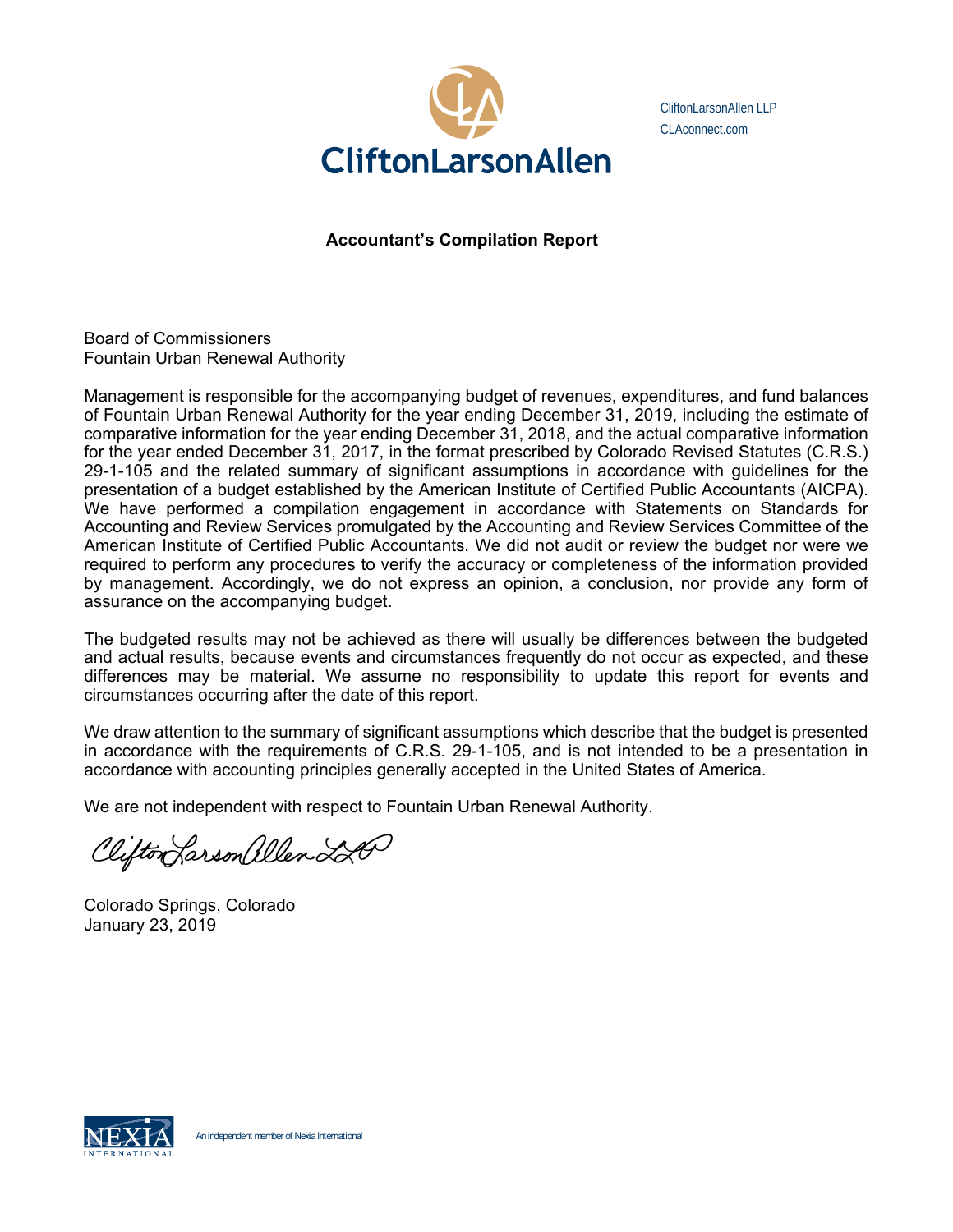#### **For the Years Ended and Ending December 31, FOUNTAIN URBAN RENEWAL AUTHORITY SUMMARY 2019 BUDGET WITH 2017 ACTUAL AND 2018 ESTIMATED**

1/23/2019

|                                                                | <b>ACTUAL</b>        | <b>ESTIMATED</b>     | <b>BUDGET</b>        |
|----------------------------------------------------------------|----------------------|----------------------|----------------------|
|                                                                | 2017                 | 2018                 | 2019                 |
|                                                                |                      |                      |                      |
| <b>BEGINNING FUND BALANCES</b>                                 | \$14,499,679         | \$14,295,652         | \$13,820,876         |
|                                                                |                      |                      |                      |
| <b>REVENUES</b>                                                |                      |                      |                      |
| General                                                        | 94,899               |                      |                      |
| Property taxes - US 85<br>Sales taxes - US 85                  | 93,073               | 119,592<br>78,000    | 125,274              |
| Use taxes                                                      | 8,707                | 100,000              | 80,000<br>150,000    |
| Sale of Blast Park                                             | 235,000              |                      |                      |
| Line of credit                                                 | 354,485              |                      |                      |
| Line of credit advance                                         |                      | 96,000               |                      |
| C4F Program funding                                            | 533,675              |                      |                      |
| Loan issuance - Woodmen Hall                                   |                      | 275,000              |                      |
| Loan issuance - RBD                                            |                      | 80,000               |                      |
| Construction loan issuance                                     |                      |                      | 2,500,000            |
| Rental/Lease income                                            | 27,034               | 23,344               | 102,000              |
| Event rental income                                            |                      |                      | 15,000               |
| Utility reimbursement                                          | 2,516                | 3,313                |                      |
| Sales taxes admin revenue                                      | 74,528               | 60,360               | 63,390               |
| PIF admin revenue                                              | 11,377               | 12,000               | 12,600               |
| Other revenue/reimbursement                                    | 4,875                |                      | 15,000               |
| Net investment income                                          | 3,286                | 3,300                | 3,300                |
| Debt Service                                                   |                      |                      |                      |
| Public improvement fees                                        | 367,853              | 400,000              | 420,000              |
| Sales taxes                                                    | 1,829,612            | 2,012,000            | 2,113,000            |
| <b>Tansportation sales taxes</b>                               | 580,231              | 618,000              | 649,000              |
| Net investment income                                          | 41,483               | 81,400               | 81,400               |
| <b>Capital Projects</b>                                        |                      |                      |                      |
| Net investment income                                          | 76,515               | 140,000              | 140,000              |
| Total revenues                                                 | 4,339,149            | 4,102,309            | 6,469,964            |
| <b>TRANSFERS IN</b>                                            | 72,357               | 272,120              | 140,000              |
| Total funds available                                          | 18,911,185           | 18,670,081           | 20,430,840           |
|                                                                |                      |                      |                      |
| <b>EXPENDITURES</b>                                            |                      |                      |                      |
| <b>SAH Administration Fund</b>                                 | 116,578              | 115,500              | 132,835              |
| Incentive Fund                                                 | 8,960                | 9,000                | 9,000                |
| Old Town Fund                                                  | 294,105              | 989                  |                      |
| Property Fund                                                  | 812,602              | 747,021              | 205,360              |
| <b>Investment Fund</b>                                         | 28,469               | 53,012               | 119,379              |
| Loan Payment Fund                                              | $\overline{a}$       |                      | 2,547,000            |
| Debt Service Fund                                              | 2,960,563            | 2,927,138            | 3,234,000            |
| Capital Projects Fund                                          | 321,899              | 724,425              | 7,576,885            |
| <b>Total expenditures</b>                                      | 4.543.176            | 4,577,085            | 13,824,459           |
| <b>TRANSFERS OUT</b>                                           | 72,357               | 272,120              | 140,000              |
|                                                                |                      |                      |                      |
| Total expenditures and transfers out                           |                      |                      |                      |
| requiring appropriation                                        | 4,615,533            | 4,849,205            | 13,964,459           |
| <b>ENDING FUND BALANCES</b>                                    | \$14,295,652         | \$13,820,876         | \$<br>6,466,381      |
|                                                                |                      |                      |                      |
| SAH ADMINISTRATION FUND                                        | 149,933              | 139,711              | 83,667               |
| OLD TOWN FUND                                                  | 77,855               | 4,351                | 4,351                |
| CD BALANCE IN PROPERTY FUND<br>REQUIRED RESERVE - SERIES 2015A | 450,000              | 450,000              | 450,000              |
| REQUIRED RESERVE - SERIES 2015B                                | 3,229,125<br>507,000 | 3,229,125<br>507,000 | 3,229,125<br>507,000 |
| <b>TOTAL RESERVE</b>                                           | 4,413,913<br>\$      | \$<br>4,330,187      | 4,274,143<br>\$      |
|                                                                |                      |                      |                      |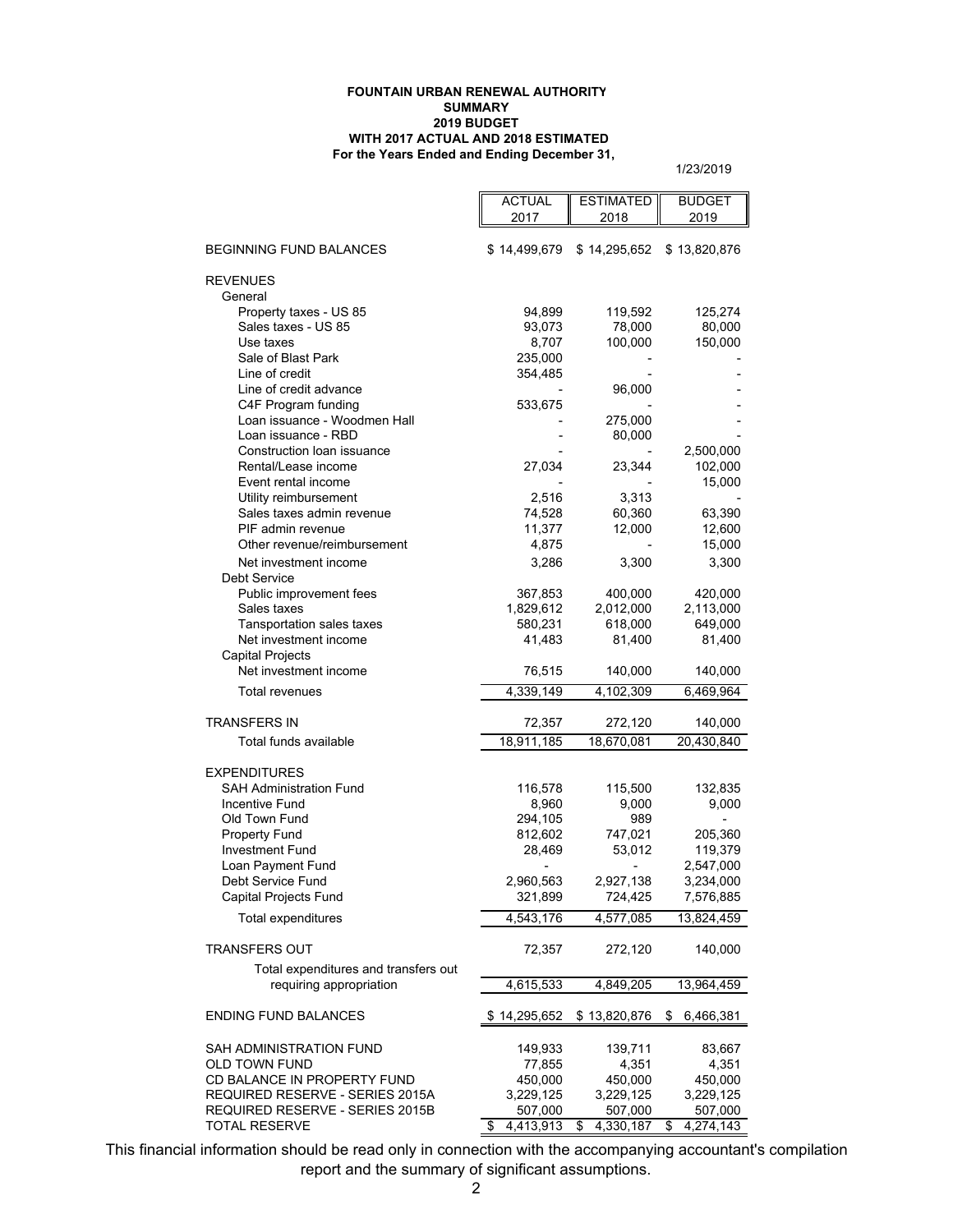#### **FOUNTAIN URBAN RENEWAL AUTHORITY PROPERTY TAX SUMMARY INFORMATION For the Years Ended and Ending December 31, US HIGHWAY 85 PROJECT AREA**

1/23/2019

|                                           |    | <b>ACTUAL</b> | <b>ESTIMATED</b> | <b>BUDGET</b>   |
|-------------------------------------------|----|---------------|------------------|-----------------|
|                                           |    | 2017          | 2018             | 2019            |
|                                           |    |               |                  |                 |
| ASSESSED VALUATION                        |    |               |                  |                 |
| <b>TIF Increment</b>                      | S  | 1,696,001     | \$2,082,756      | \$2,087,930     |
| <b>Total TIF Certified Assessed Value</b> | \$ | 1,696,001     | \$2,082,756      | \$<br>2,087,930 |
|                                           |    |               |                  |                 |
| <b>MILL LEVY</b>                          |    |               |                  |                 |
| General                                   |    | 56.735        | 59.999           | 59.999          |
| Total mill levy                           |    | 56.735        | 59.999           | 59.999          |
|                                           |    |               |                  |                 |
| PROPERTY TAXES                            |    |               |                  |                 |
| General                                   | \$ | 96,223        | \$<br>124,963    | \$<br>125,274   |
| Levied property taxes                     |    | 96,223        | 124,963          | 125,274         |
| Adjustments to actual/rounding            |    | (1, 324)      | (5,371)          |                 |
| <b>Budgeted property taxes</b>            | \$ | 94,899        | \$<br>119,592    | \$<br>125,274   |
|                                           |    |               |                  |                 |
| <b>BUDGETED PROPERTY TAXES</b>            |    |               |                  |                 |
| General                                   | \$ | 94,899        | \$<br>119,592    | \$<br>125,274   |
|                                           | \$ | 94,899        | \$<br>119,592    | \$<br>125,274   |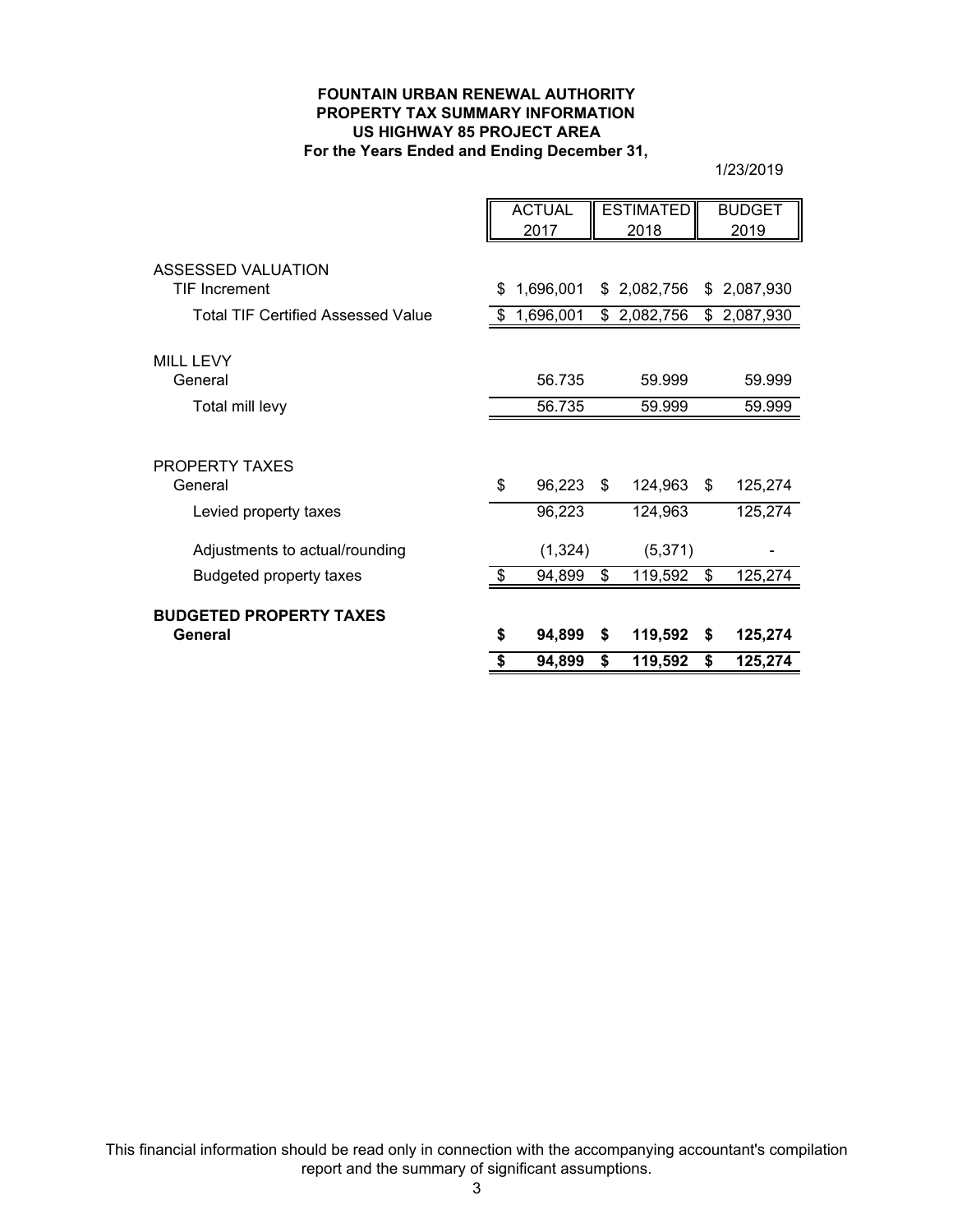#### **FOUNTAIN URBAN RENEWAL AUTHORITY PROPERTY TAX SUMMARY INFORMATION CHARTER OAKS PROJECT AREA For the Years Ended and Ending December 31,**

1/23/2019

|                                           |    | <b>ACTUAL</b> | <b>ESTIMATED</b> | <b>BUDGET</b> |
|-------------------------------------------|----|---------------|------------------|---------------|
|                                           |    | 2017          | 2018             | 2019          |
| ASSESSED VALUATION                        |    |               |                  |               |
| <b>TIF Increment</b>                      | \$ |               | \$               | \$            |
| <b>Total TIF Certified Assessed Value</b> | \$ |               | \$               | \$            |
| <b>MILL LEVY</b>                          |    |               |                  |               |
| General                                   |    |               |                  |               |
| Total mill levy                           |    |               |                  |               |
| PROPERTY TAXES                            |    |               |                  |               |
| General                                   | \$ |               | \$               | \$            |
| Levied property taxes                     |    |               |                  |               |
| Budgeted property taxes                   |    |               | \$               | \$            |
| <b>BUDGETED PROPERTY TAXES</b>            |    |               |                  |               |
| General                                   | S  |               |                  |               |
|                                           |    |               | \$               | \$            |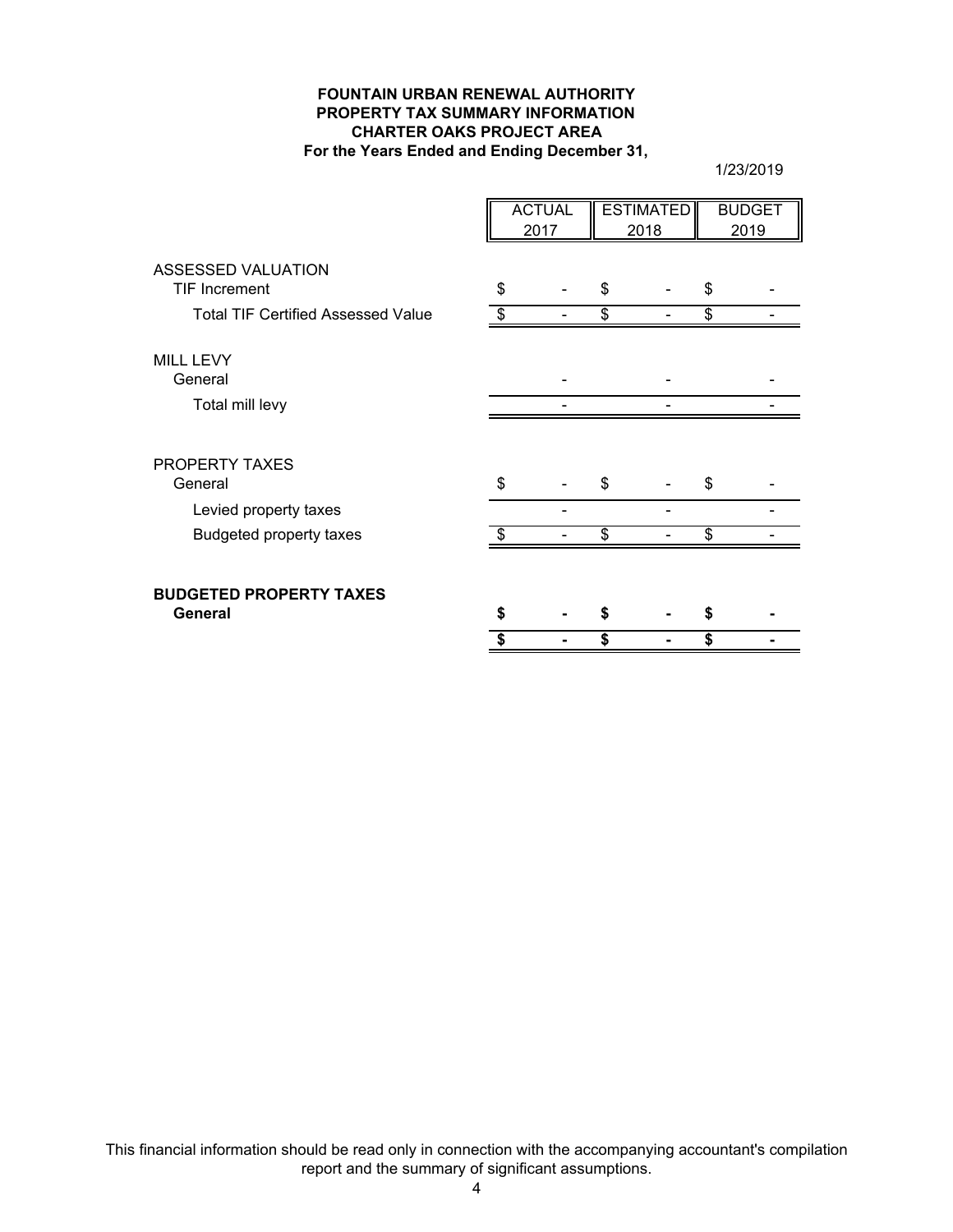#### **FOUNTAIN URBAN RENEWAL AUTHORITY PROPERTY TAX SUMMARY INFORMATION BANDLEY PROJECT AREA For the Years Ended and Ending December 31,**

1/23/2019

|                                            |    | <b>ACTUAL</b><br>2017 | <b>ESTIMATED</b><br>2018 | <b>BUDGET</b><br>2019 |
|--------------------------------------------|----|-----------------------|--------------------------|-----------------------|
| ASSESSED VALUATION<br><b>TIF Increment</b> | \$ |                       | \$                       | \$                    |
| <b>Total TIF Certified Assessed Value</b>  | \$ |                       | \$                       | \$                    |
| <b>MILL LEVY</b><br>General                |    |                       |                          |                       |
| Total mill levy                            |    |                       |                          |                       |
| PROPERTY TAXES<br>General                  | \$ |                       | \$                       | \$                    |
| Levied property taxes                      |    |                       |                          |                       |
| Budgeted property taxes                    |    |                       | \$                       | \$                    |
| <b>BUDGETED PROPERTY TAXES</b><br>General  | S  |                       |                          |                       |
|                                            | S  |                       | \$                       | \$                    |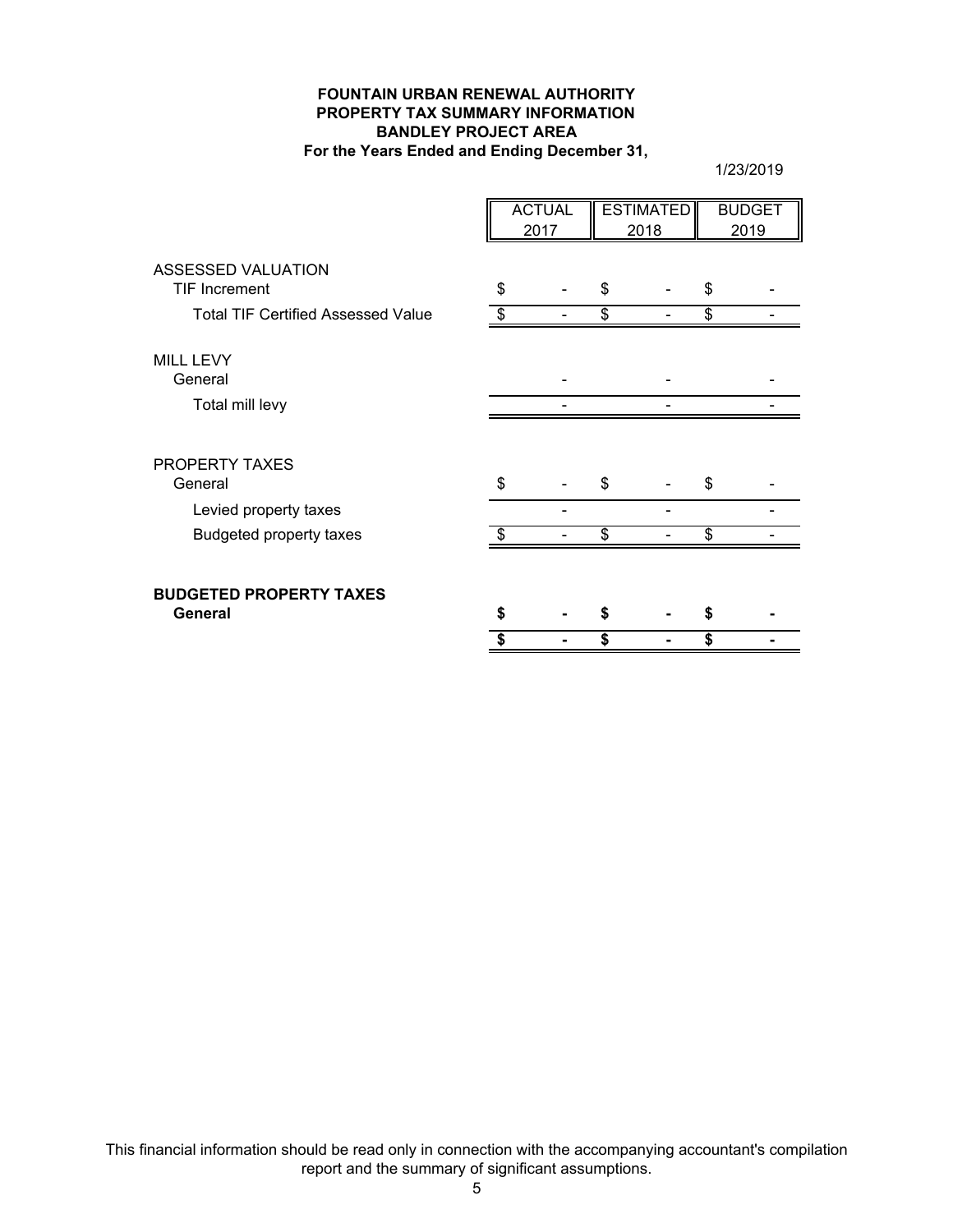#### **For the Years Ended and Ending December 31, FOUNTAIN URBAN RENEWAL AUTHORITY GENERAL FUND - SUMMARY 2019 BUDGET WITH 2017 ACTUAL AND 2018 ESTIMATED**

1/23/2019

|                                | <b>ACTUAL</b> | <b>ESTIMATED</b> | <b>BUDGET</b> |
|--------------------------------|---------------|------------------|---------------|
|                                | 2017          | 2018             | 2019          |
| <b>BEGINNING FUND BALANCES</b> | \$<br>701,715 | \$<br>884,456    | 961,963<br>\$ |
| <b>REVENUES</b>                |               |                  |               |
| Property taxes - US 85         | 94,899        | 119,592          | 125,274       |
| Sales taxes - US 85            | 93,073        | 78,000           | 80,000        |
| Use taxes                      | 8,707         | 100,000          | 150,000       |
| Sale of Blast Park             | 235,000       |                  |               |
| Line of credit                 | 354,485       |                  |               |
| Line of credit advance         |               | 96,000           |               |
| C4F Program funding            | 533,675       |                  |               |
| Loan issuance - Woodmen Hall   |               | 275,000          |               |
| Loan issuance - RBD            |               | 80,000           |               |
| Construction loan issuance     |               |                  | 2,500,000     |
| Rental/Lease income            | 27,034        | 23,344           | 102,000       |
| Event rental income            |               |                  | 15,000        |
| Utility reimbursement          | 2,516         | 3,313            |               |
| Sales taxes admin revenue      | 74,528        | 60,360           | 63,390        |
| PIF admin revenue              | 11,377        | 12,000           | 12,600        |
| Other revenue/reimbursement    | 4,875         |                  | 15,000        |
| Net investment income          | 3,286         | 3,300            | 3,300         |
| <b>Total revenues</b>          | 1,443,455     | 850,909          | 3,066,564     |
| <b>TRANSFERS IN</b>            |               |                  |               |
| <b>Capital Projects Fund</b>   |               | 152,120          |               |
| Total transfers in             |               | 152,120          |               |
| Total funds available          | 2,145,170     | 1,887,485        | 4,028,527     |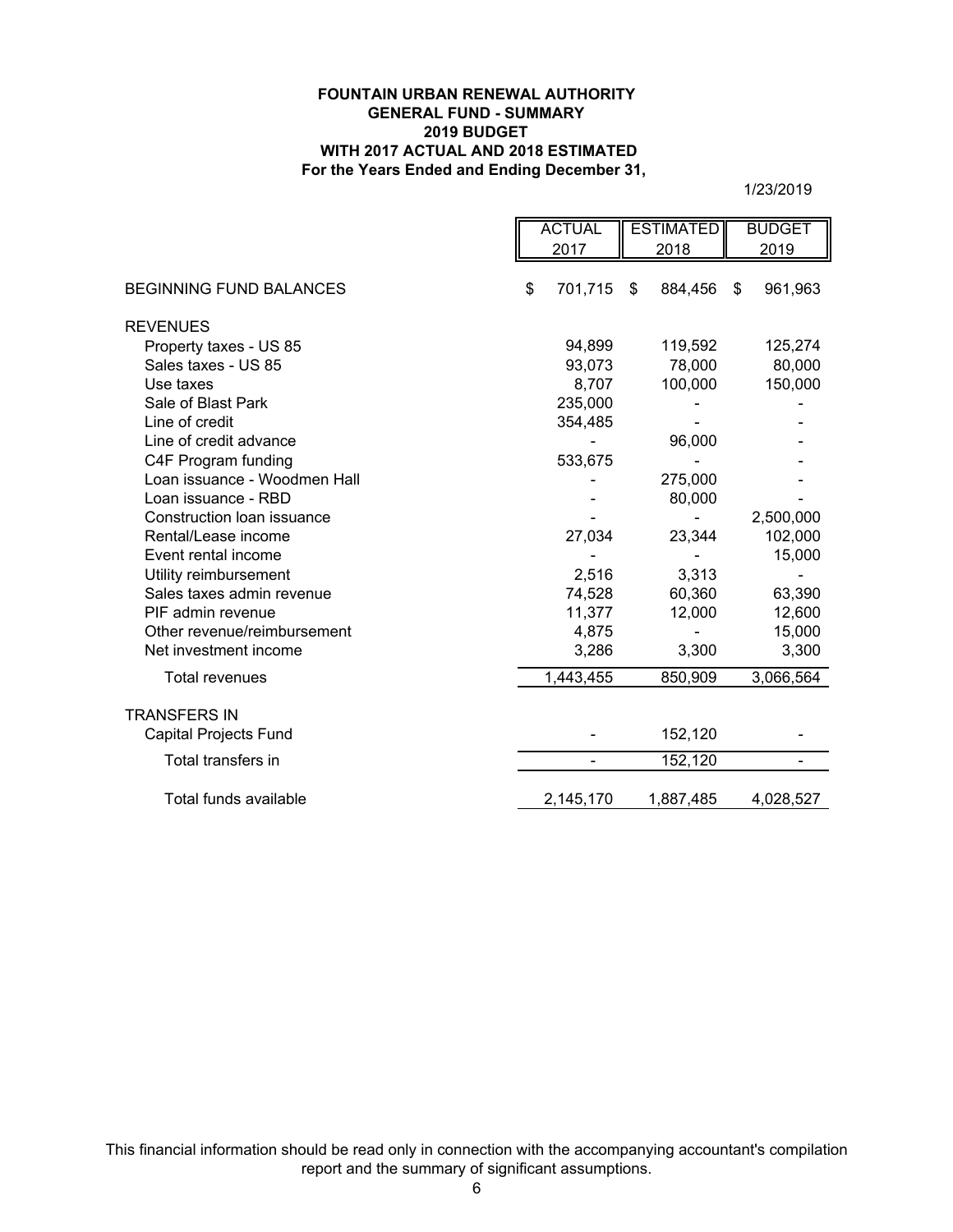#### **FOUNTAIN URBAN RENEWAL AUTHORITY GENERAL FUND - SUMMARY (Continued) 2019 BUDGET WITH 2017 ACTUAL AND 2018 ESTIMATED For the Years Ended and Ending December 31,**

1/23/2019

|                                                                 | <b>ACTUAL</b>                       | <b>ESTIMATED</b>             | <b>BUDGET</b> |
|-----------------------------------------------------------------|-------------------------------------|------------------------------|---------------|
|                                                                 | 2017                                | 2018                         | 2019          |
| <b>EXPENDITURES</b>                                             |                                     |                              |               |
| SAH Administration Fund                                         |                                     |                              |               |
| Accounting                                                      | 54,283                              | 55,000                       | 60,000        |
| Audit                                                           | 7,350                               | 7,450                        | 7,500         |
| Legal                                                           | 14,260                              | 15,000                       | 27,000        |
| Other professional services                                     | 20,250                              | 15,000                       | 15,000        |
| PIF collections                                                 | 6,935                               | 9,550                        | 9,835         |
| <b>Trustee fees</b><br>Incentive Fund                           | 13,500                              | 13,500                       | 13,500        |
| <b>Excell Fountain</b>                                          | 8,960                               | 9,000                        | 9,000         |
| Loan Payment Fund                                               |                                     |                              |               |
| Construction loan interest                                      |                                     |                              | 42,000        |
| Loan issue costs                                                |                                     |                              | 5,000         |
| Construction costs - grocer site                                |                                     | $\overline{\phantom{a}}$     | 2,500,000     |
| Old Town Fund                                                   |                                     |                              |               |
| Repay Old Town Loan                                             | 235,000                             |                              |               |
| RFQ/Gateway                                                     | 59,105                              | 989                          |               |
| <b>Property Fund</b>                                            |                                     |                              |               |
| Adams Hwy 85 acquisition<br>Woodmen Hall                        | 166,442<br>$\overline{\phantom{a}}$ | 450,000                      |               |
| 221. S. Santa Fe                                                | 453,705                             | $\qquad \qquad \blacksquare$ |               |
| 306 Missouri                                                    | 151,298                             | $\overline{a}$               |               |
| 213 S. Santa Fe                                                 | $\overline{\phantom{a}}$            | 145,000                      |               |
| Woodmen Hall Loan Interest                                      |                                     | 3,654                        | 14,500        |
| Woodmen Hall Loan Principal                                     | $\overline{a}$                      | 2,058                        | 8,500         |
| RBD loan interest                                               |                                     | $\overline{\phantom{a}}$     | 3,200         |
| Closing and other costs of acquisitions                         | 6,491                               | 4,840                        | -             |
| Line of credit issue costs                                      | 1,125                               |                              |               |
| Line of credit - interest                                       | 8,876                               | 13,000                       | 13,000        |
| Line of credit - principal                                      | 674                                 |                              |               |
| CHFA loan interest<br>Loan issue costs                          | 1.779<br>623                        | 16,800                       | 16,800        |
| Property repair and maintenance                                 | 5,563                               | 20,000                       |               |
| Property R&M - Woodman Hall (Residential)                       |                                     |                              | 10,000        |
| Property R&M - Illinois                                         |                                     |                              | 35,000        |
| Demolition                                                      | 8,070                               | 80,092                       | -             |
| Construction costs - grocer stie                                |                                     | 558                          |               |
| Utility (gas, water, trash)                                     | 4,937                               | 5,000                        | 10,000        |
| Contingency                                                     | $\overline{a}$                      | 3,000                        | 10,000        |
| BNSF/City - parking lease                                       | 3,019                               | 3,019                        | 3,200         |
| Property management - Woodman Hall                              |                                     |                              | 26,160        |
| Woodmen Hall EDA renovation<br><b>Investment Fund</b>           |                                     | ÷                            | 55,000        |
| Accounting                                                      | 11,451                              | 15,000                       | 25,000        |
| <b>Bank fees</b>                                                | 701                                 | 500                          | 1,000         |
| Contingency                                                     |                                     | $\overline{\phantom{a}}$     | 5,000         |
| County Treasurer's fees                                         | 1,441                               | 1,794                        | 1,879         |
| Legal                                                           | 1,920                               | 20,000                       | 55,000        |
| Insurance and bonds                                             | $\overline{\phantom{a}}$            | 3,890                        | 4,000         |
| Miscellaneous                                                   | 109                                 | 750                          | 500           |
| Other professional services                                     | 595                                 | 1,078                        | 10,000        |
| <b>Best and Brightest</b>                                       | 12,252                              | 10,000                       | 17,000        |
| Total expenditures                                              | 1,260,714                           | 925,522                      | 3,013,574     |
|                                                                 |                                     |                              |               |
| Total expenditures and transfers out<br>requiring appropriation | 1,260,714                           |                              |               |
|                                                                 |                                     | 925,522                      | 3,013,574     |
| <b>ENDING FUND BALANCES</b>                                     | \$<br>884,456                       | \$<br>961,963                | \$1,014,953   |
|                                                                 |                                     |                              |               |
| SAH ADMINISTRATION FUND                                         | 149,933                             | 139,711                      | 83,667        |
| OLD TOWN FUND                                                   | 77,855                              | 4,351                        | 4,351         |
| CD BALANCE IN PROPERTY FUND                                     | 450,000                             | 450,000                      | 450,000       |
| <b>TOTAL RESERVE</b>                                            | \$<br>677,788                       | 594,062<br>\$                | 538,018<br>\$ |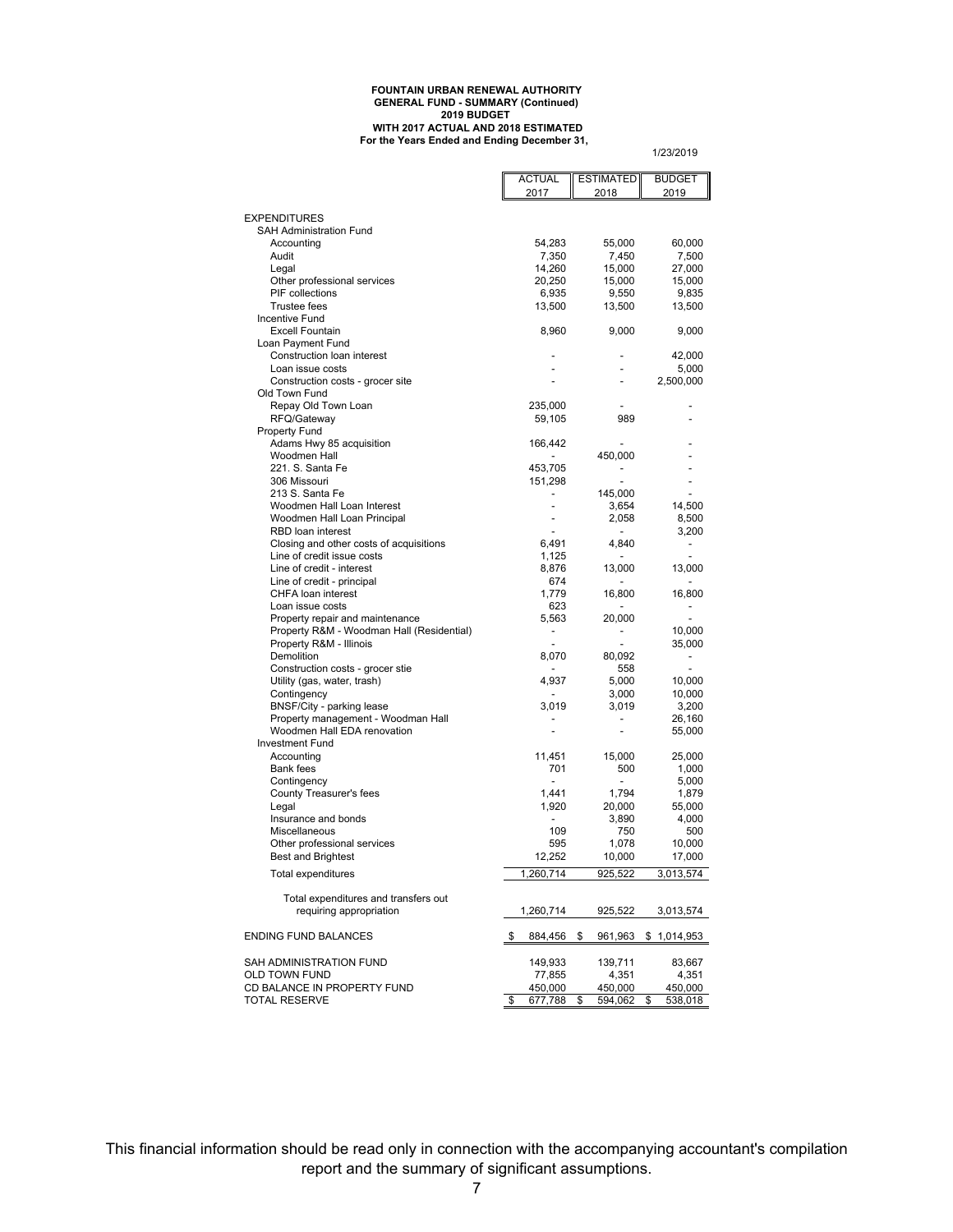#### **FOUNTAIN URBAN RENEWAL AUTHORITY DEBT SERVICE FUND - SUMMARY 2019 BUDGET WITH 2017 ACTUAL AND 2018 ESTIMATED For the Years Ended and Ending December 31,**

1/23/2019

|                                                                 | <b>ACTUAL</b>   | <b>ESTIMATED</b> | <b>BUDGET</b>          |
|-----------------------------------------------------------------|-----------------|------------------|------------------------|
|                                                                 | 2017            | 2018             | 2019                   |
| <b>BEGINNING FUND BALANCES</b>                                  | \$5,046,793     | \$4,977,766      | 5,282,028<br>\$        |
| <b>REVENUES</b>                                                 |                 |                  |                        |
| <b>Public Improvement Fees</b>                                  | 367,853         | 400,000          | 420,000                |
| Sales taxes                                                     | 1,829,612       | 2,012,000        | 2,113,000              |
| <b>Tansportation sales taxes</b>                                | 580,231         | 618,000          | 649,000                |
| Net investment income                                           | 41,483          | 81,400           | 81,400                 |
| <b>Total revenues</b>                                           | 2,819,179       | 3,111,400        | 3,263,400              |
| <b>TRANSFERS IN</b>                                             |                 |                  |                        |
| <b>Capital Projects Fund</b>                                    | 72,357          | 120,000          | 140,000                |
| Total transfers in                                              | 72,357          | 120,000          | 140,000                |
| Total funds available                                           | 7,938,329       | 8,209,166        | 8,685,428              |
| <b>EXPENDITURES</b>                                             |                 |                  |                        |
| Bond interest - Series 2015A                                    | 2,140,938       | 2,134,638        | 2,104,825              |
| Bond principal - Series 2015A                                   | 215,000         | 245,000          | 495,000                |
| Bond interest - Series 2015B                                    | 351,050         | 351,050          | 350,000                |
| Bond principal - Series 2015B                                   |                 | 15,000           | 30,000                 |
| Bond interest - Series 2014C                                    | 253,575         | 181,450          | 245,000                |
| Contingency                                                     |                 |                  | 9,175                  |
| Total expenditures                                              | 2,960,563       | 2,927,138        | 3,234,000              |
|                                                                 |                 |                  |                        |
| Total expenditures and transfers out<br>requiring appropriation | 2,960,563       | 2,927,138        | 3,234,000              |
|                                                                 |                 |                  |                        |
| <b>ENDING FUND BALANCES</b>                                     | 4,977,766       | \$5,282,028      | \$5,451,428            |
| REQUIRED RESERVE - SERIES 2015A                                 | 3,229,125<br>\$ | 3,229,125<br>\$  | 3,229,125<br>\$        |
| REQUIRED RESERVE - SERIES 2015B                                 | 507,000         | 507,000          | 507,000                |
| <b>TOTAL RESERVE</b>                                            | \$3,736,125     | 3,736,125<br>\$  | $\overline{3,736,125}$ |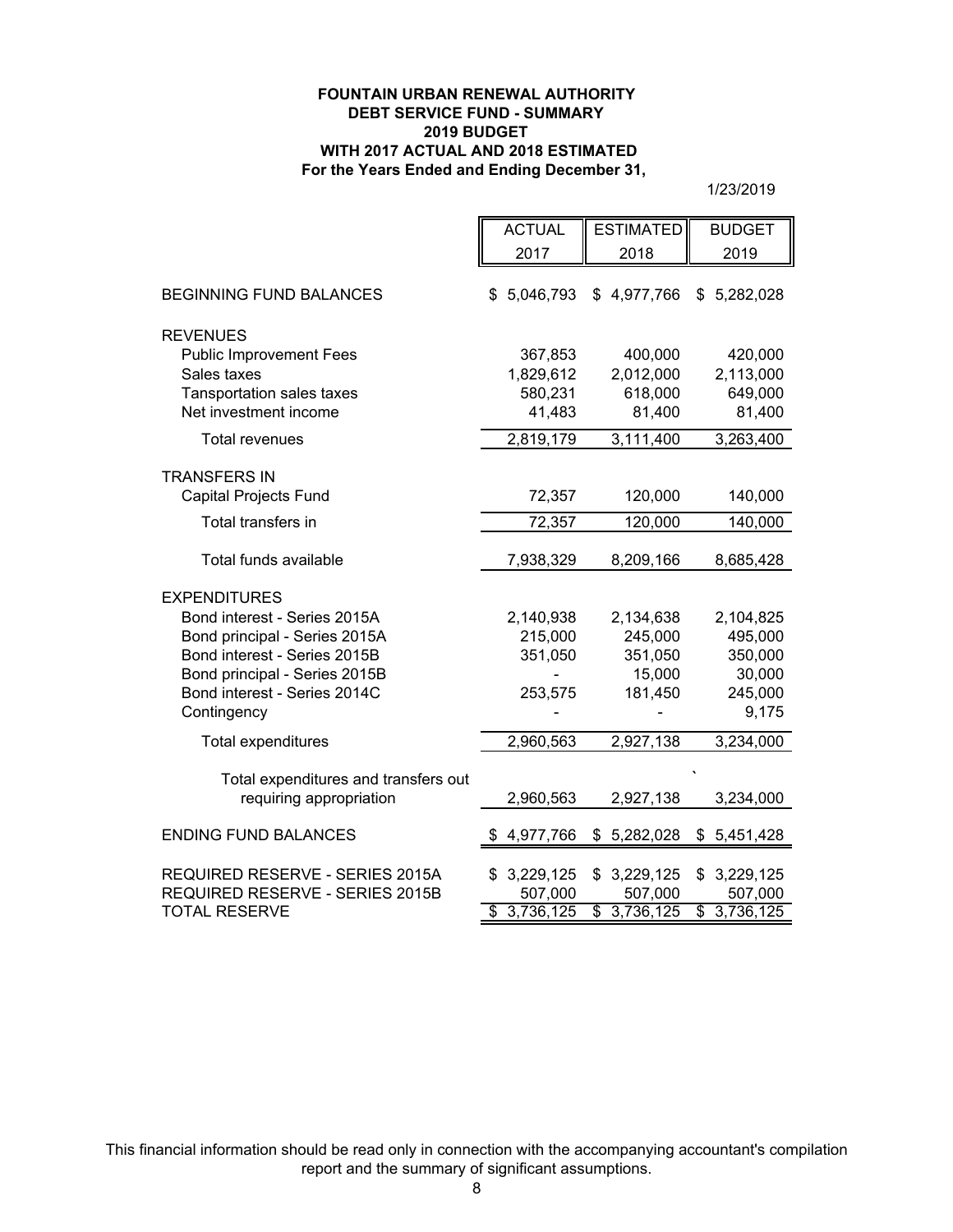#### **For the Years Ended and Ending December 31, FOUNTAIN URBAN RENEWAL AUTHORITY CAPITAL PROJECTS FUND 2019 BUDGET WITH 2017 ACTUAL AND 2018 ESTIMATED SAH - PROJECT AREA**

1/23/2019

|                                                       | <b>ACTUAL</b>  | <b>ESTIMATED</b> | <b>BUDGET</b> |
|-------------------------------------------------------|----------------|------------------|---------------|
|                                                       | 2017           | 2018             | 2019          |
|                                                       |                |                  |               |
| <b>BEGINNING FUND BALANCES</b>                        | \$8,751,171    | \$8,433,430      | \$7,576,885   |
| <b>REVENUES</b>                                       |                |                  |               |
| Net investment income                                 | 76,515         | 140,000          | 140,000       |
|                                                       |                |                  |               |
| Total revenues                                        | 76,515         | 140,000          | 140,000       |
| Total funds available                                 | 8,827,686      | 8,573,430        | 7,716,885     |
| <b>EXPENDITURES</b>                                   |                |                  |               |
| Capital projects                                      |                |                  |               |
| Road improvements                                     | 321,899        | 300,000          | 3,500,000     |
| SAH Lot 3 Berm Reduction                              |                | 350,000          |               |
| Phase II                                              |                |                  | 1,258,000     |
| Curling Facility - construction costs                 |                |                  | 2,300,000     |
| Developer Fee                                         |                |                  | 300,000       |
| Curling Facility / F&B - preliminary feasibility      |                |                  |               |
| Architectural - Curling                               |                | 12,925           |               |
| Floor and refrigeration - Curling                     |                |                  | 4,575         |
| Architectural - F&B                                   |                | 22,500           |               |
| Site design                                           |                | 32,000           |               |
| Operating pro-forma - Curling                         |                |                  | 2,000         |
| Financial consultant - FURA                           |                | 5,000            | 15,400        |
| Legal                                                 |                | 2,000            | 8,000         |
| Contingency                                           |                |                  | 188,910       |
| Total expenditures                                    | 321,899        | 724,425          | 7,576,885     |
|                                                       |                |                  |               |
| <b>TRANSFERS OUT</b>                                  |                |                  |               |
| Debt Service Fund                                     | 72,357         | 120,000          | 140,000       |
| General Fund - SAH Fund (for QUAD reimbursement)      |                | 32,120           |               |
| General Fund - Investment Fund (for QUAD support fee) | $\blacksquare$ | 120,000          |               |
| Total transfers out                                   | 72,357         | 272,120          | 140,000       |
| Total expenditures and transfers out                  |                |                  |               |
| requiring appropriation                               | 394,256        | 996,545          | 7,716,885     |
|                                                       |                |                  |               |
| <b>ENDING FUND BALANCES</b>                           | \$8,433,430    | \$7,576,885      | \$            |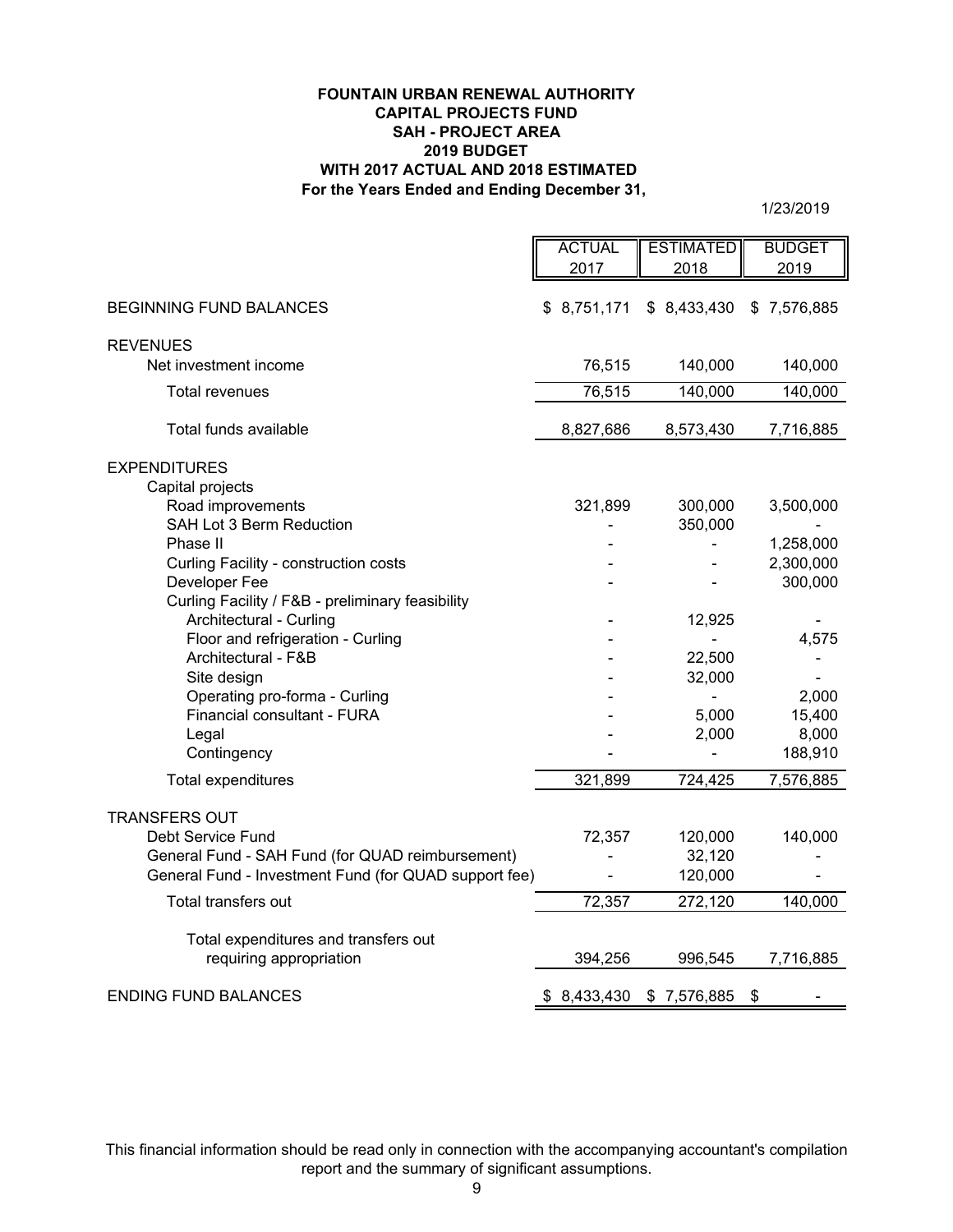# **Services Provided**

The Fountain Urban Renewal Authority (Authority) was formed by resolution passed by the City Council of the City of Fountain, Colorado (the City) pursuant to the Colorado Urban Renewal Law, Colorado Revised Statutes. The purpose of the Authority is to acquire and develop certain blighted areas in the City to maintain the public welfare.

The Authority is considered a component unit of the City since the Authority's tax increment financing indicates financial accountability with the City, due to the benefits redevelopment will provide the City. The City Council approves appointments to the Authority board and the City Council reviews the Urban Renewal Plans and any changes thereto. Legal counsel is of the opinion that under state statues, the City is not liable with respect to the bonds issued by the Authority.

The Authority has no employees and all administrative functions are contracted.

The Authority prepares its budget on the modified accrual basis of accounting in accordance with the requirements of Colorado Revised Statutes C.R.S. 29-1-105 using its best estimates as of the date of the budget hearing. These estimates are based on expected conditions and its expected course of actions. The assumptions disclosed herein are those that the District believes are significant to the budget. There will usually be differences between the budget and actual results, because events and circumstances frequently do not occur as expected, and those differences may be material.

# **Revenues**

# **Property Taxes**

The Authority receives incremental property tax revenue for all active Urban Renewal areas. Incremental property tax revenues are the property tax revenues in excess of an amount equal to the ad valorem property taxes produced by the levy at the rates fixed for such year by or for the governing bodies of the various taxing jurisdictions within or overlapping the Urban Renewal area upon a valuation for assessment equal to the property tax base amount. The property tax base amount is certified by the County Assessor as the valuation for assessment of all taxable property within the Urban Renewal area last certified by the County Assessor prior to the adoption of the Urban Renewal plan. The base amount may be proportionately adjusted for general reassessments in accordance with Colorado law.

The calculation of the incremental property taxes budgeted is displayed on the Property Tax Summary pages of the budget at the estimated mill levy for the project areas.

#### **Sales Tax**

The Authority receives incremental sales tax revenue generated from the following project areas from the City's general sales tax of 3.0%, in excess of a certain sales tax base amount:

- U.S. Highway 85 Corridor project area sales tax shared at 0.25%
- South Academy Highlands project area sales tax shared at 2.50%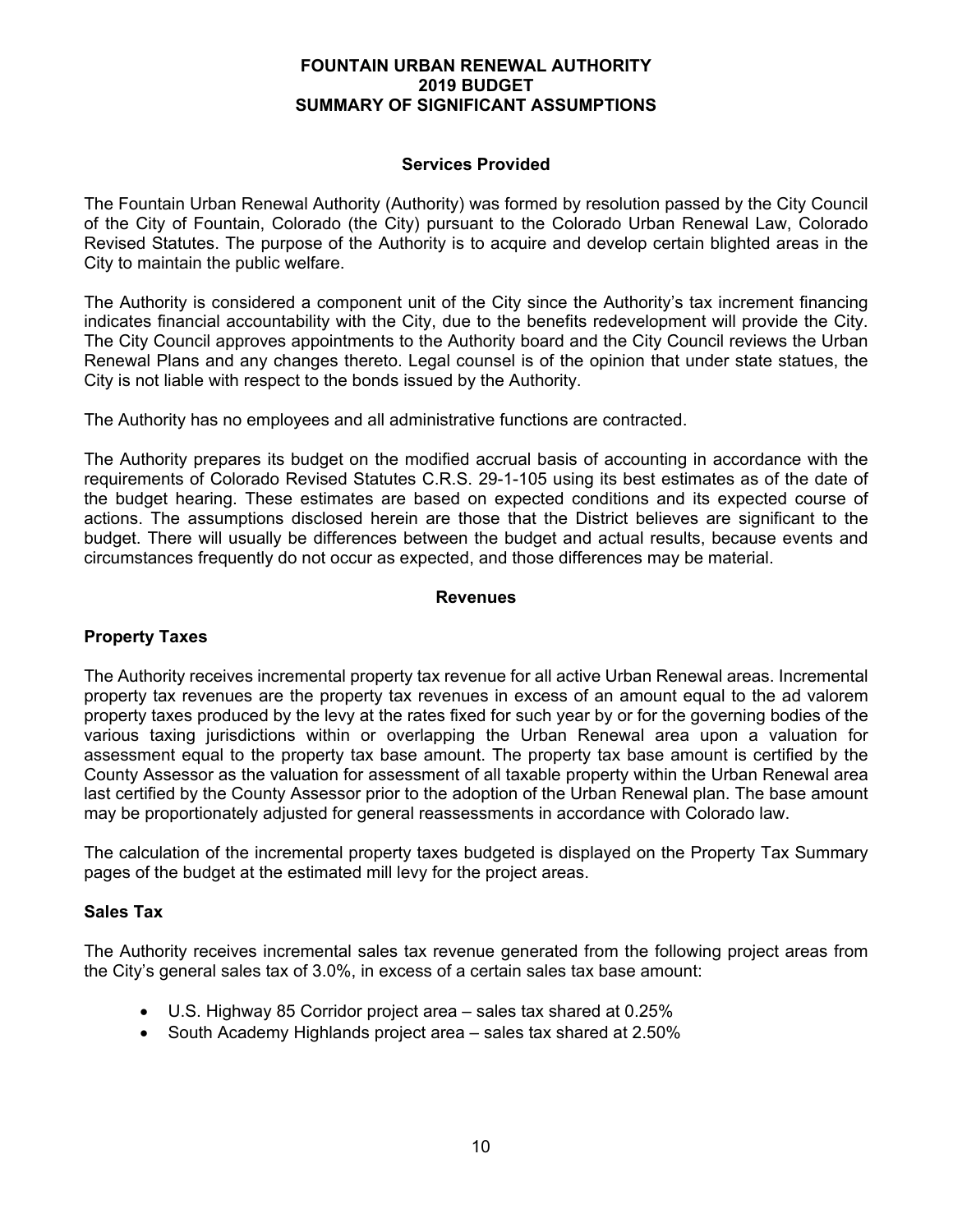### **Revenues** (Continued)

# **Transportation Sales Tax Revenue**

The Authority receives transportation sales tax revenue generated from taxable transactions occurring within Lots 1 through 8, inclusive, South Academy Highlands Filing No. 1 less the Authority Administrative Fee in an amount equal to 3.0% of the gross Transportation Sales Tax Revenues during the Non-TIF Term.

The City's Transportation Tax is imposed at the following rates: (a) for the period preceding the issuance of the Bonds to, but not including January 1, 2020, the rate of 0.75% and (b) for the period commencing on January 1, 2020 through and including June 1, 2044, the rate of 0.40%.

# **Use Tax**

The Authority receives incremental use tax revenue generated from each project area from the City's general use tax.

#### **Public Improvement Fees**

The Authority anticipates receiving \$420,000 in Public Improvement Fees (PIF) during 2019. Pursuant to the PIF Covenant, these fees are pledged revenue to be used toward the repayment of the Series 2015B, 2014C and 2014D Bonds.

#### **Rental/Lease Income/Event Rental Income**

In 2019, the Authority anticipates receiving rental/lease income in the amount of \$102,000 and Event Rental income in the amount of \$15,000.

#### **Construction Loan Issuance**

In 2019, the Authority anticipates receiving a construction loan in the amount of \$2,500,000 for the construction of the grocer site located at Ohio and Main.

#### **Net Investment Income**

Interest earned on the Authority's available funds has been estimated based on historical interest earnings.

#### **Administration Fees**

The Authority imposes an administration fee to the project area. The administration fees are calculated as 3% of the incremental revenues collected.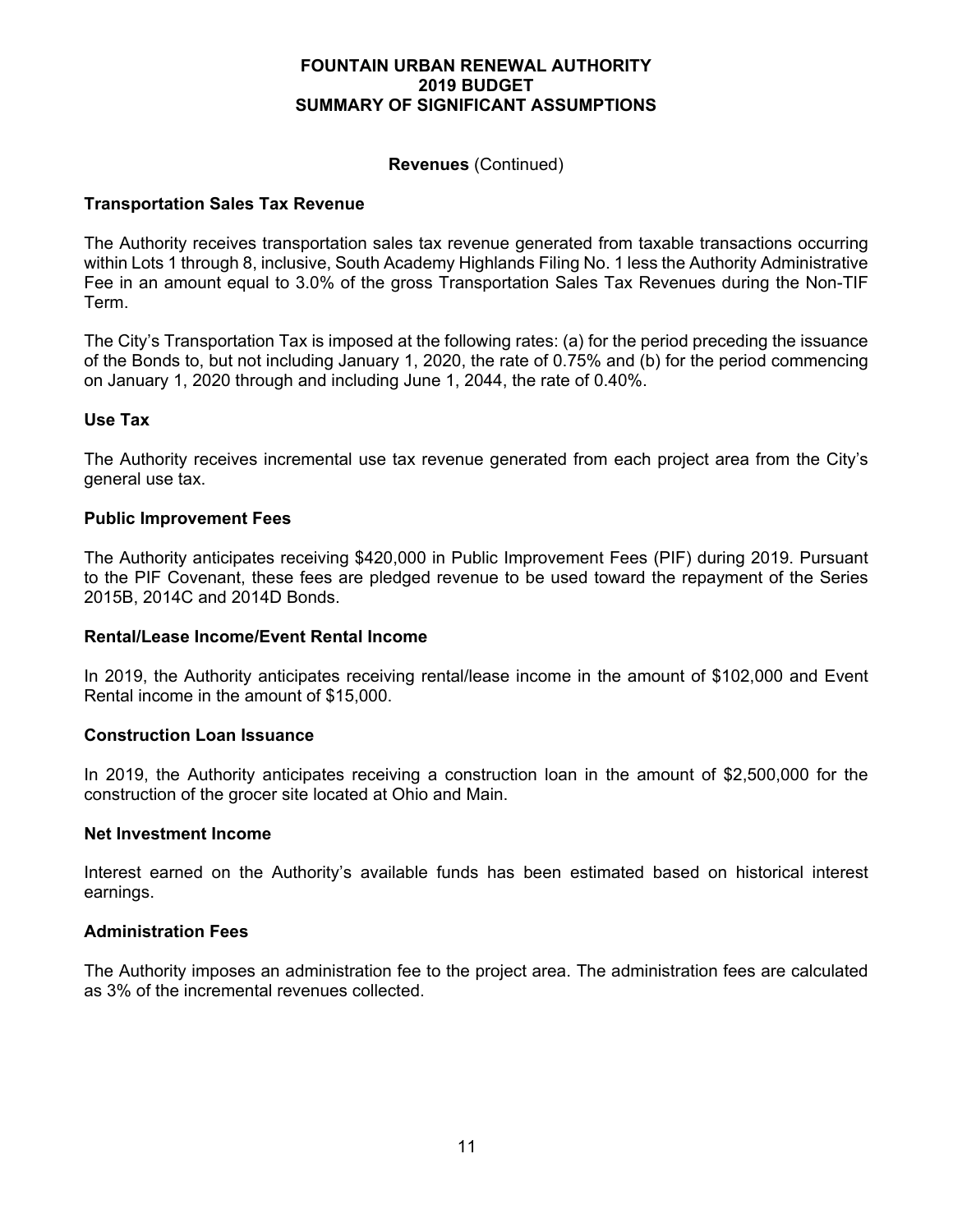# **Expenditures**

# **Administrative Expenditures**

Administrative expenditures include the services necessary to maintain the administrative viability such as legal, accounting, audit, contractual services and other administrative expenses for the Authority.

# **County Treasurer's Fees**

County Treasurer's collection fees have been computed at 1.5% of the incremental property taxes.

# **TIF Reimbursement**

Upon collection of incremental sales taxes in certain agreements with the Authority, the Authority submits a portion of the sales taxes received per the requirements in the redevelopment and reimbursement agreement.

# **Redevelopment Expenditures**

The Authority participates in various redevelopment projects within the project areas and funds the expenditures with the unpledged TIF revenues received.

The Authority anticipates construction of a Curling Facility and funds the expenditures with monies from the 2015A Bonds Project Fund.

The Authority anticipates construction of the grocer site located at Ohio and Main and funds the expenditures with monies from a Construction Loan.

#### **Debt Service**

The principal and interest payments due every May 1 and November 1 will be based on the amount of funds available on the  $40<sup>th</sup>$  calendar day preceding each Interest Payment Date; therefore a scheduled amortization has not been included in the budget.

#### **Debt and Leases**

#### **South Academy Highlands Project Bonds, Series 2014A - D**

On September 10, 2014, the Authority issued the following bonds (collectively, the Bonds): (1) \$26,425,000 Tax Increment Revenue Bonds, Series 2014A; (2) \$4,075,000 Public Improvement Fee Taxable Revenue Bonds, Series 2014B; (3) \$2,500,000 Tax Increment and Public Improvement Fee Taxable Revenue Bonds, Series 2014C; and (4) \$355,000 Public Improvement Fee Taxable Revenue Bonds, Series 2014D. The Bonds were issued for the purposes of (i) financing a portion of the public improvement costs and other costs associated with the construction of the South Academy Highlands project; (ii) provide capitalized interest; and (iii) paying costs of issuance of the Bonds.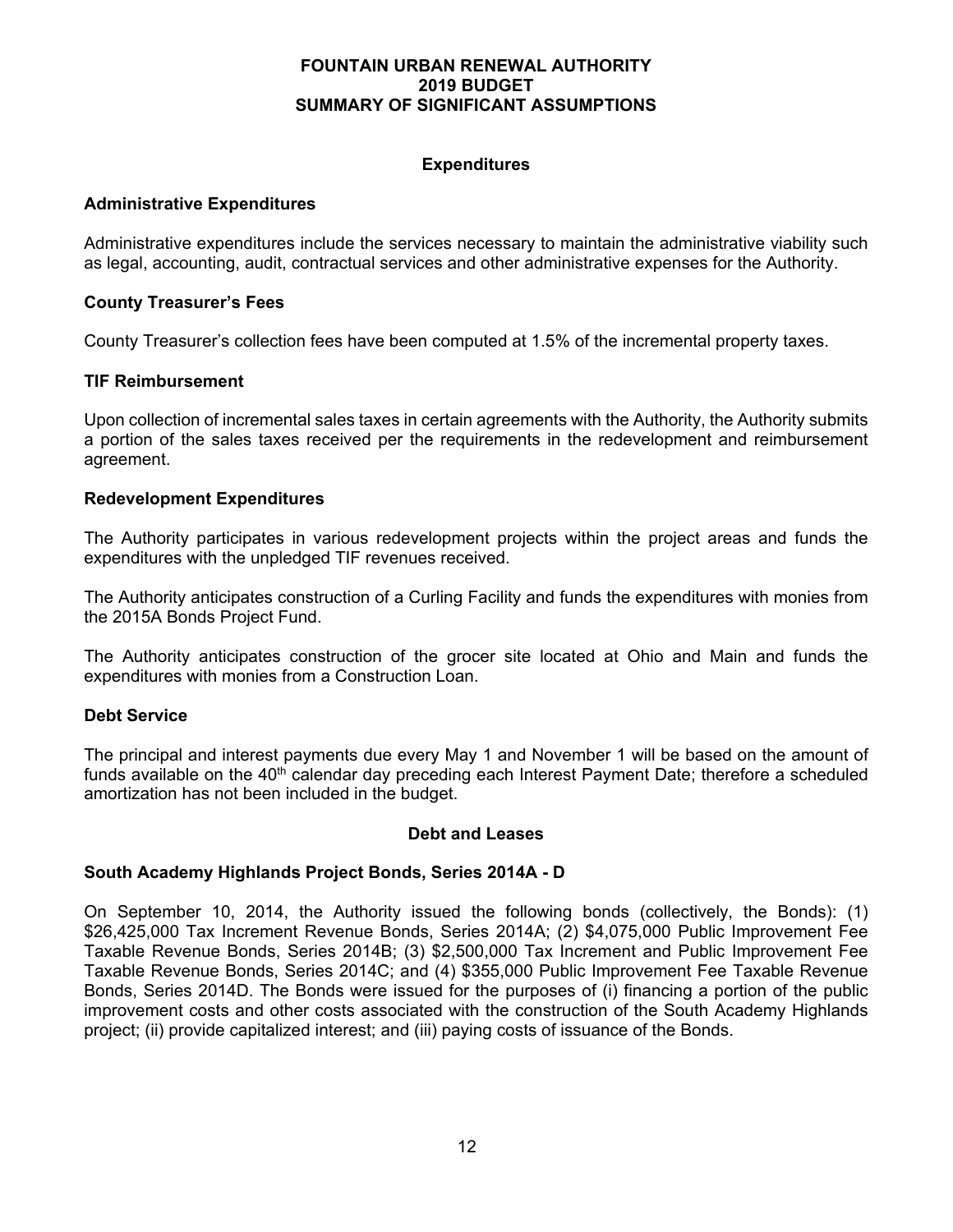#### **Debt and Leases -** (continued)

The 2014A Bonds bear interest at 8.375%, payable semi-annually on May 1 and November 1, beginning on May 1, 2015. Annual mandatory sinking fund principal payments are due on May 1, beginning on May 1, 2016. The 2014A Bonds mature on November 1, 2039. These Bonds were refunded with the August 11, 2015 issuance of the Tax Increment Revenue Refunding and Improvement Bonds Series 2015A.

The 2014B Bonds bear interest at 9.000%, payable semi-annually on May 1 and November 1, beginning on May 1, 2015. Annual mandatory sinking fund principal payments are due on May 1, beginning on May 1, 2016. The 2014B Bonds mature on November 1, 2044. These Bonds were refunded with the August 11, 2015 issuance of the Taxable Public Improvement Fee Refunding Bonds Series 2015B.

The 2014C Bonds bear interest at 9.000%, payable semi-annually on May 1 and November 1, beginning on May 1, 2015. Annual mandatory sinking fund principal payments are due on May 1, beginning on May 1, 2016. The 2014C Bonds mature on November 1, 2044.

The 2014C Bonds are secured and payable from the Pledged Revenue, consisting of monies derived by (1) the Outparcel Incremental Sales Tax Revenues; (2) the Outparcel Add-On PIF Revenues, and (3) all income from the investment and reinvestment of the Series 2104C Trust Funds.

The 2014D Bonds bear interest at 9.000%, payable semi-annually on May 1 and November 1, beginning on May 1, 2015. Annual mandatory sinking fund principal payments are due on May 1, beginning on May 1, 2016. The 2014D Bonds mature on November 1, 2044.

The 2014D Bonds are secured and payable from the Pledged Revenue, consisting of monies derived by (1) the remaining Outparcel Add-On PIF Revenues and (2) all income from the investment and reinvestment of the Series 2104D Trust Funds.

A debt service schedule for the Series 2014C and D Bonds cannot be determined as interest and principal are being paid based on the availability of funds from Pledged Revenue.

# **South Academy Highlands Project Bonds, Series 2015A - B**

On August 11, 2015, the Authority issued the following bonds (collectively, the Bonds): (1) \$41,930,000 Tax Increment Revenue Refunding and Improvement Bonds, Series 2015A and (2) \$5,070,000 Taxable Public Improvement Fee Refunding Bonds, Series 2015B. The Bonds were issued for the purposes of (i) financing a portion of the public improvement costs and other costs associated with the construction of the South Academy Highlands project; (ii) provide capitalized interest; (iii) paying costs of issuance of the Bonds; and (iv) refund the Series 2014A and 2014B Bonds.

The 2015A Bonds bear interest at 4.5% to 5.5% payable semi-annually on May 1 and November 1, beginning on May 1, 2016. Annual mandatory sinking fund principal payments are due on November 1, beginning on November 1, 2016. The 2015B Bonds mature on November 1, 2044.

The 2015A Bonds are secured and payable from the Pledged Revenue, consisting of monies derived by (1) the Anchor Sites Incremental Sales Tax Revenues, (2) the remaining Outparcel Incremental Sales Tax Revenues (if any), and (3) all income from the investment and reinvestment of the Series 2015A Trust Funds.